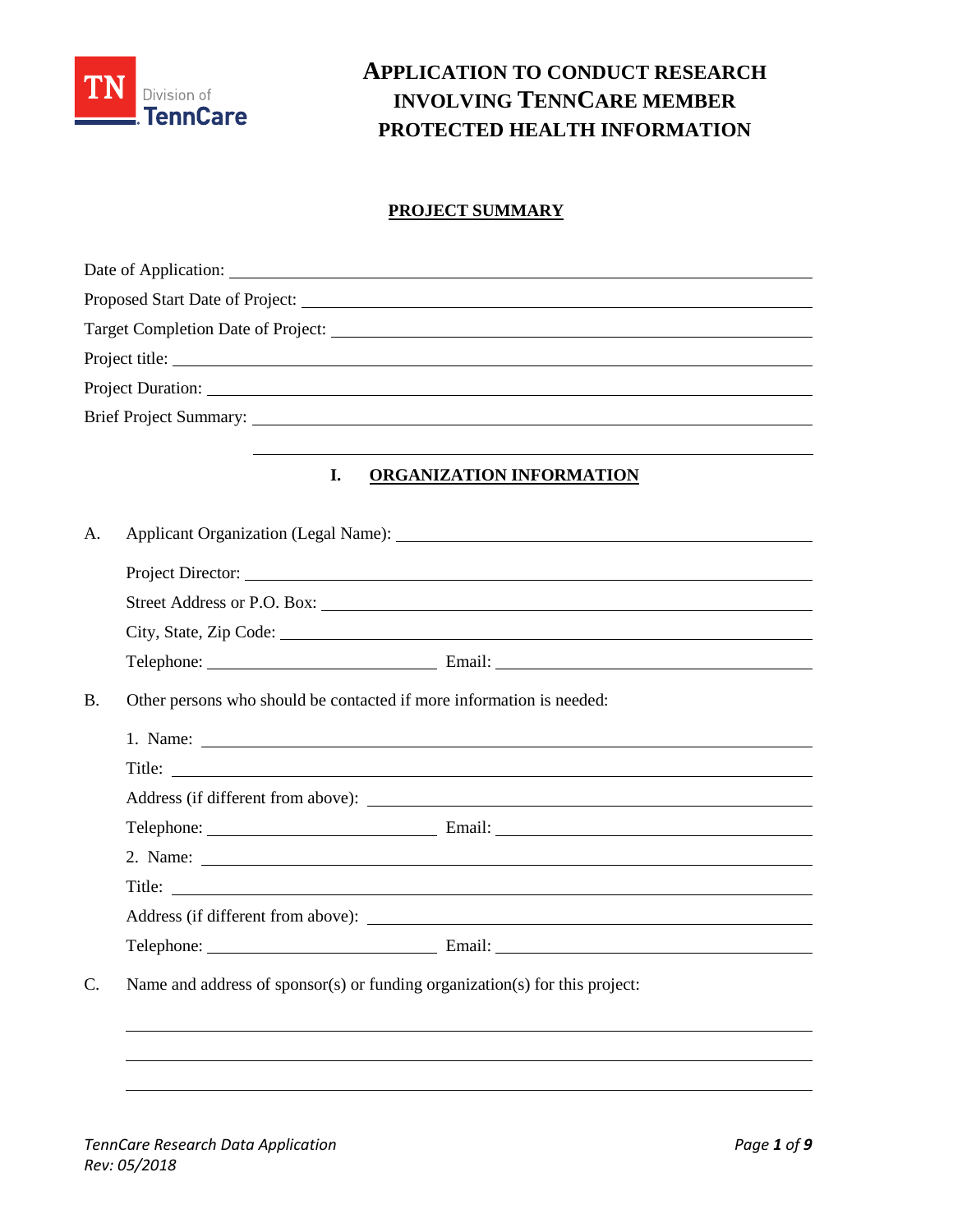D. OTHER ORGANIZATIONS PARTICIPATING IN THIS STUDY OR PROJECT. Name(s) of organization(s) and/or individual(s) who will obtain the protected health information (PHI) of any TennCare member and describe their roles in this study (include organization, address, and phone number):

A "Supplemental Assurances Form" must be completed by EACH organization (or individual) listed and must be signed by responsible officials of that organization. The completed forms must be submitted as an attachment(s) to this application form. *(See Attachment A)*

## **II. INSTITUTIONAL REVIEW BOARD**

Has this research project been reviewed and approved by an Institutional Review Board? IRB approval is required if the study requires the receipt of TennCare member PHI.

If YES, provide the name of the board, date of approval and attach a copy to this application.

If NO, indicate reason:

## **III. STUDY PROTOCOL OR PROJECT ACTIVITIES**

You may attach a copy of your complete study protocol (or selected sections) to this application; however, the abstract that you provide in response to these questions should be self-contained so that it can serve as a complete and accurate description of the project separate from any appended document.

A. Describe the health or medical problem or question addressed by your study or activities.

B. List the primary study or project objectives, and include a description of the hypotheses to be tested.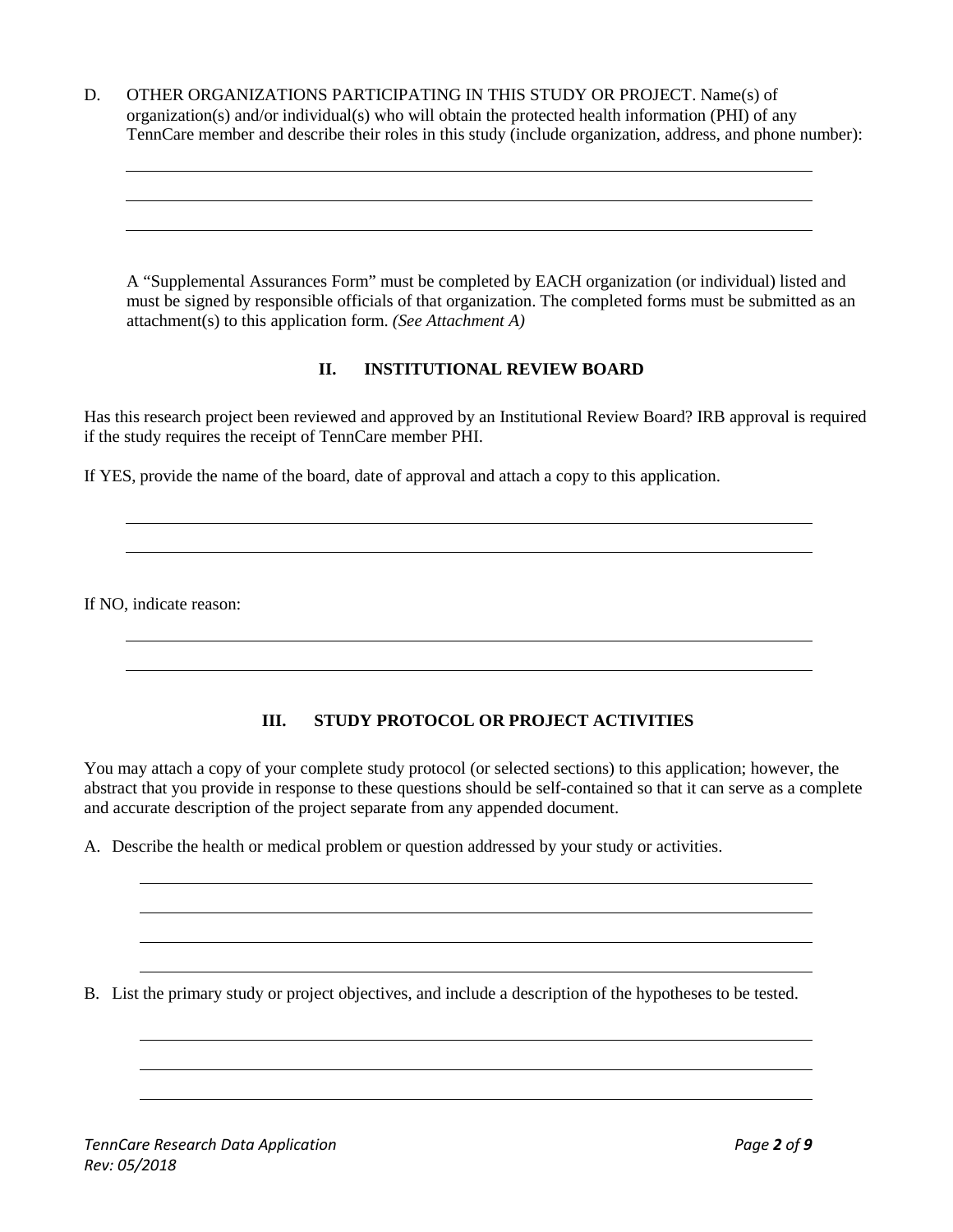C. Summarize the project's data collection methods, indicating specific follow-up procedures, if they apply.

D. Summarize the project's analysis, indicating how the data will be used.

E. Describe any data files that will be linked with the data provided and specify the source of these data files.

F. In what form and to whom will the results of your study or activities be released?

## **IV. RECORDS AND/OR IDENTIFIABLE DATA REQUIRED**

A. Identify the records you will require to address the needs of this project.

B. Please list the data variables that you need: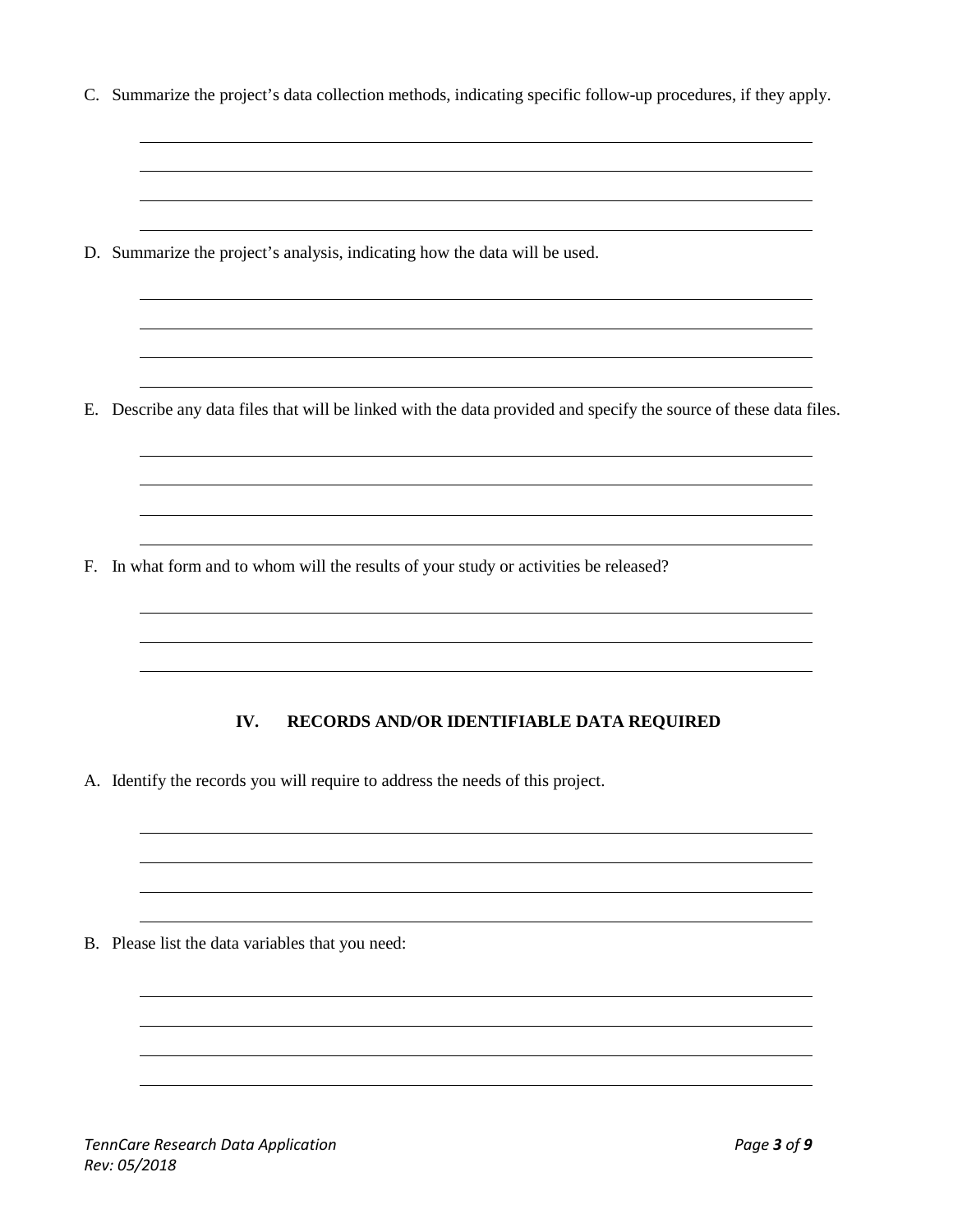- C. List the data years you require for this project: e.g.; 2007 or 2002-2005, etc.;
- D. In what form and to whom will the results of your study or activities be released
- E. How many future requests do you expect to make?

#### **V. CONFIDENTIALITY AND SECURITY OF IDENTIFIABLE DATA**

- A. How will you maintain the confidentiality and security of identifiable data obtained from the TennCare records?
- B. Disposition of identifiable data: (NOTE: TennCare requires that paper records or electronic data files be destroyed at the end of the study, or as soon thereafter as possible. This includes all data files with or without personal identifiers.)
	- a. How long will you store copies of records or other identifiable data?  $\overline{\phantom{a}}$  . The contract of  $\overline{\phantom{a}}$
	- b. How will you dispose of copies of records or other identifiable data?
- C. Approximate date of study completion:
- D. Will you require follow-up investigations based on information provided by TennCare records to obtain additional information from decedent's next-of-kin, study subjects, physicians, hospitals, and/or other individuals or facilities mentioned in the records?

YES  $\vert$  NO

If YES, briefly describe the following:

- 1. Types of follow-up respondents to be contacted. (If the answer to this question includes families, nextof-kin, or the study subject, please answer the following questions 2 and 3.)
- 2. Information to be obtained from respondents. (A copy of the survey form or questionnaire must also be attached and labeled appropriately).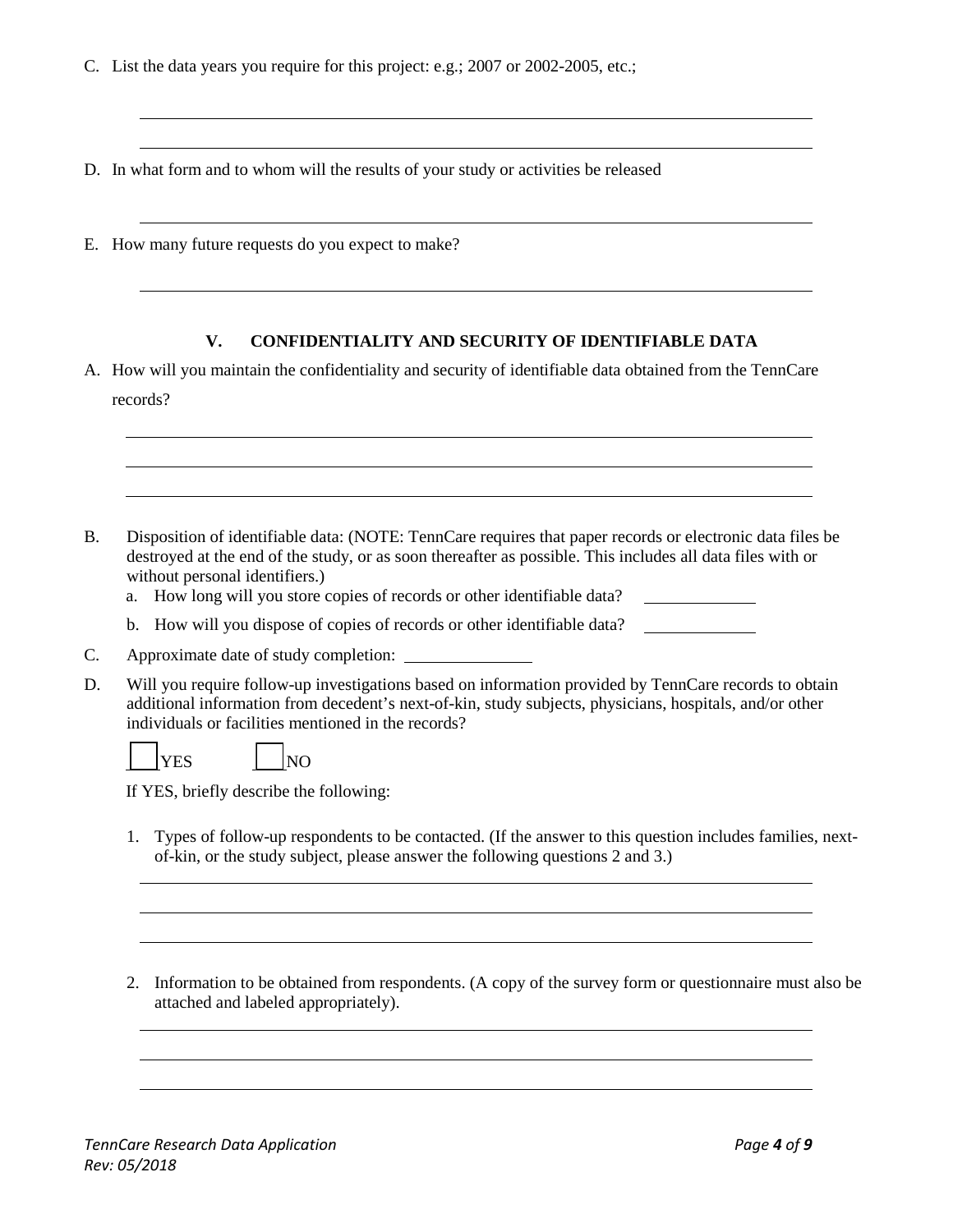3. Methods to be used in conducting such investigations. (A copy of consent form and initial contact letter to be mailed to follow-up individual must also be attached and labeled appropriately.)

E. Will any of the identifiable data obtained from the records and/or follow-up investigations be used as a basis for legal, administrative, or other actions which may directly affect particular individuals as a result of their specific identification in this project?

If YES, please explain.

F. Will the identifiable data obtained from the records or follow-up investigations be used either directly or indirectly for any project or purpose other than the one described in Part III?



If YES, briefly describe the other research project(s) or purpose(s) for which the data will be used. A separate application form must be submitted for each project which will be using protected data obtained from TennCare records.

## **VI. APPLICANT ASSURANCES**

The undersigned hereby agrees to the following terms and conditions related to this application and to the use of information obtained from TennCare.

The identifiable data obtained following written approval from TennCare shall be used only for the proposed study and the purposes described in the "Summary of Study Protocol or Project Activities" (Part III).

Use of the information for a project or purpose other than that described in Parts III and IV shall not be undertaken unless a separate application form for the subsequent project has been submitted to and approved by TennCare.

No individually identifiable data shall be released without prior written approval by TennCare.

Paper records and electronic data files containing TennCare member data shall be destroyed upon completion of the study or as soon as possible thereafter.

If data extracted from TennCare records are used in any publication, the following statement must be included in such publication or any other release of the data:

*These data were supplied by the State of Tennessee, Department of Finance and Administration, Division of TennCare, Nashville, TN. TennCare specifically disclaims responsibility for any analyses, interpretations or conclusions.*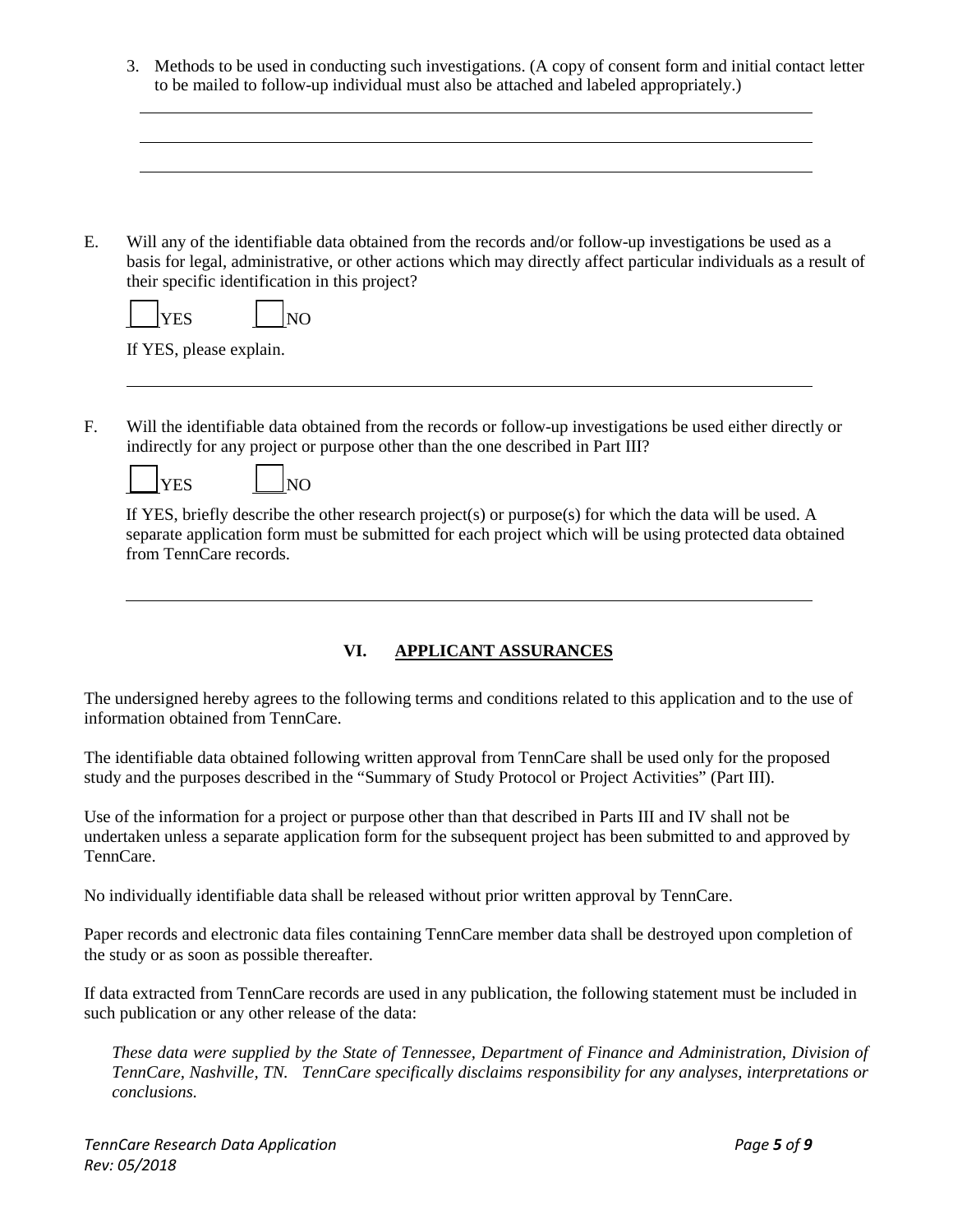A copy of any published materials or study results shall be made available to TennCare upon request.

I have thoroughly reviewed the contents of the TennCare policy on Use of Enrollee Records in Research, available on the TennCare website, and I shall adhere to the applicable guidelines set forth therein. All statements entered in this application are true, complete, and correct to the best of my knowledge and belief.

\_\_\_\_\_\_\_\_\_\_\_\_\_\_\_\_\_\_\_\_\_\_\_\_\_\_\_\_\_\_\_\_\_\_\_\_\_\_\_\_\_\_\_\_\_\_\_\_\_\_\_\_\_\_\_\_\_\_\_\_\_\_\_\_\_\_\_\_\_\_\_\_\_\_\_\_\_\_\_\_\_\_\_\_\_\_\_\_\_\_\_

\_\_\_\_\_\_\_\_\_\_\_\_\_\_\_\_\_\_\_\_\_\_\_\_\_\_\_\_\_\_\_\_\_\_\_\_\_\_\_\_\_\_\_\_\_\_\_\_\_\_\_\_\_\_\_\_\_\_\_\_\_\_\_\_\_\_\_\_\_\_\_\_\_\_\_\_\_\_\_\_\_\_\_\_\_\_\_\_\_\_\_

\_\_\_\_\_\_\_\_\_\_\_\_\_\_\_\_\_\_\_\_\_\_\_\_\_\_\_\_\_\_\_\_\_\_\_\_\_\_\_\_\_\_\_\_\_\_\_\_\_\_\_\_\_\_\_\_\_\_\_\_\_\_\_\_\_\_\_\_\_\_\_\_\_\_\_\_\_\_\_\_\_\_\_\_\_\_\_\_\_\_\_

\_\_\_\_\_\_\_\_\_\_\_\_\_\_\_\_\_\_\_\_\_\_\_\_\_\_\_\_\_\_\_\_\_\_\_\_\_\_\_\_\_\_\_\_\_\_\_\_\_\_\_\_\_\_\_\_\_\_\_\_\_\_\_\_\_\_\_\_\_\_\_\_\_\_\_\_\_\_\_\_\_\_\_\_\_\_\_\_\_\_\_

Project Director's Name (Print)

Project Director's Title

Organization

Signature Date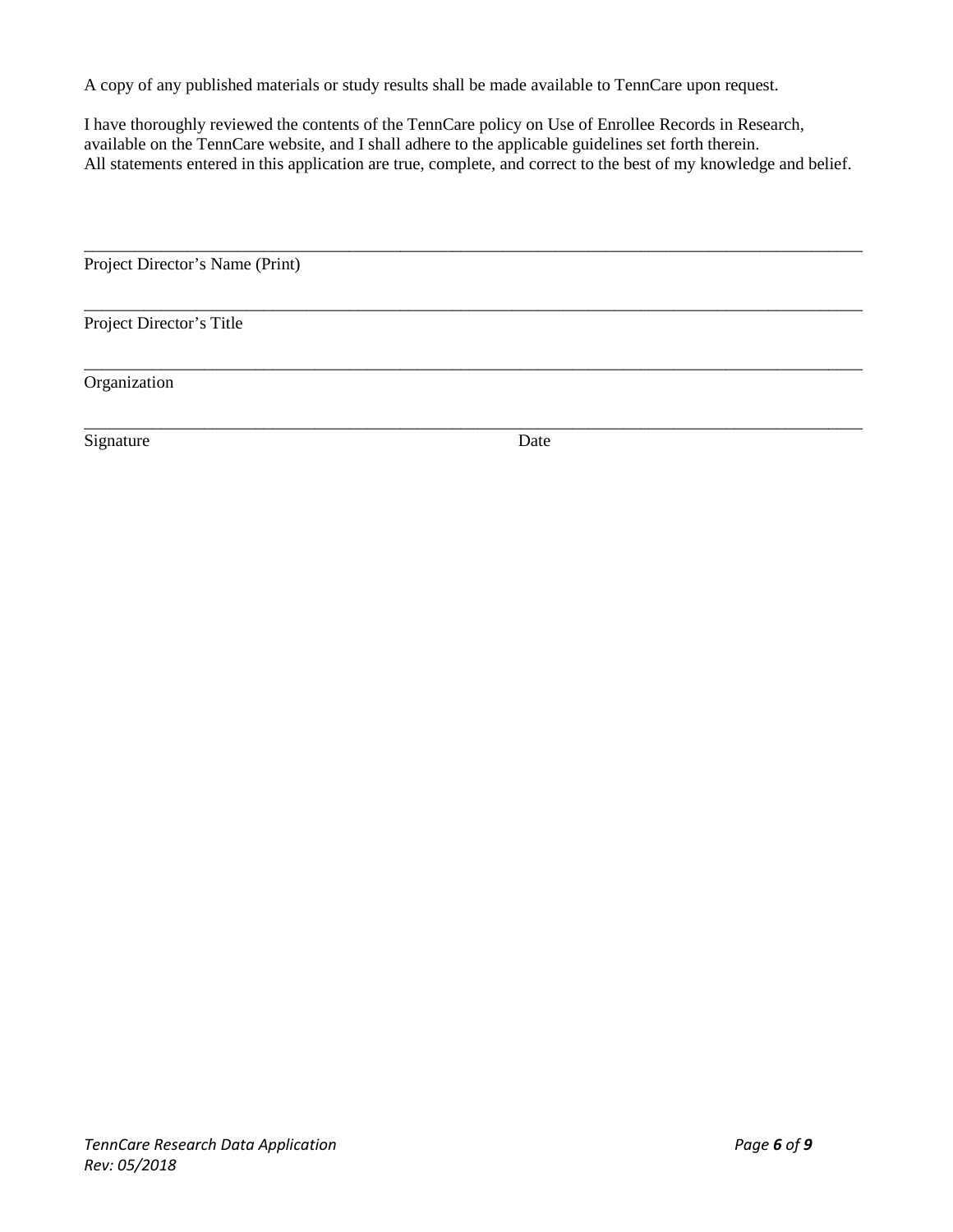## **ATTACHMENT A**

#### TENNCARE APPLICATION FOR RESEARCH DATA

# **SUPPLEMENTAL ASSURANCES FORM**

Each additional organization listed on the Research application form as participating in this study must complete and sign this separate Supplemental Assurances Form. The Research applicant must submit the Supplemental Assurances Form(s) as an attachment to the Research applicant's application form.

|            | Name:                                                                                                                                                                                                                               |
|------------|-------------------------------------------------------------------------------------------------------------------------------------------------------------------------------------------------------------------------------------|
|            | Title:                                                                                                                                                                                                                              |
|            |                                                                                                                                                                                                                                     |
|            |                                                                                                                                                                                                                                     |
|            | City, State, Zip Code:                                                                                                                                                                                                              |
|            |                                                                                                                                                                                                                                     |
|            | A. How will you maintain the confidentiality and security of identifiable data obtained from TennCare records?                                                                                                                      |
|            | B. Disposition of identifiable data:                                                                                                                                                                                                |
| 1.         | How long will you store copies of records or other identifiable data?                                                                                                                                                               |
| 2.         | How will you dispose of copies of records or other identifiable data?                                                                                                                                                               |
| C.         | Approximate date of study completion:                                                                                                                                                                                               |
| <b>YES</b> | D. Will you require follow-up investigations to obtain additional information from decedent's next- of-kin, study<br>subjects, physicians, hospitals, and/or other individuals or facilities mentioned on the records?<br><b>NO</b> |
|            | If YES, briefly describe the following:                                                                                                                                                                                             |
| 1.         | Types of follow-up respondents to be contacted. (If the answer to this question includes families,<br>next-of-kin, or the study subject, please answer the following questions 2 and 3.)                                            |
|            |                                                                                                                                                                                                                                     |

2. Information to be obtained from respondents. (A copy of the survey form or questionnaire must also be attached and labeled appropriately.)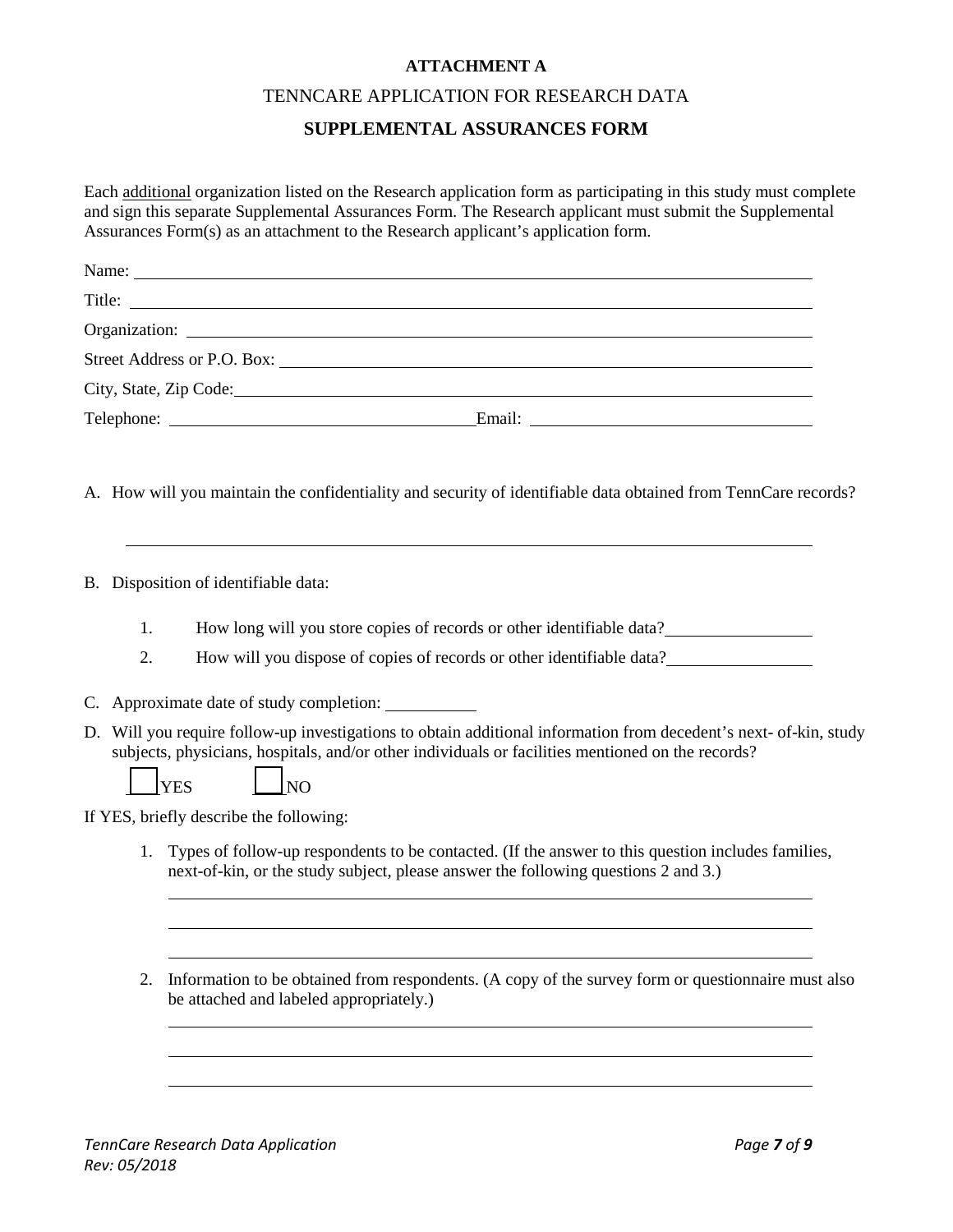|    | 3. | Methods to be used in conducting such investigations. (A copy of consent form and initial contact<br>letter to be mailed to follow-up individual must also be attached and labeled appropriately.)                                                                                                                                         |
|----|----|--------------------------------------------------------------------------------------------------------------------------------------------------------------------------------------------------------------------------------------------------------------------------------------------------------------------------------------------|
|    |    |                                                                                                                                                                                                                                                                                                                                            |
| E. |    | Will any of the identifiable data obtained from the records and/or follow-up investigations be used as a basis<br>for legal, administrative, or other actions which may directly affect particular individuals as a result of their<br>specific identification in this project?<br>N <sub>O</sub><br><b>YES</b><br>If YES, please explain. |
| F. |    | Will the identifiable data obtained from the records or follow-up investigations be used either directly or<br>indirectly for any project or purpose other than the one described in Part III of the Application for Access to<br>Protected Data?<br><b>NO</b><br><b>YES</b>                                                               |
|    |    | If YES, briefly describe the other research project(s) or purpose(s) for which the data will be used. A separate<br>application form must be submitted for each project which will be using protected data obtained from TennCare.                                                                                                         |
|    |    | <b>APPLICANT ASSURANCES</b>                                                                                                                                                                                                                                                                                                                |
|    |    | The undersigned hereby agrees to the following terms and conditions related to this application and to the use of<br>information obtained from TennCare.                                                                                                                                                                                   |
|    |    | The identifiable data obtained following written approval from TennCare shall be used only for the proposed                                                                                                                                                                                                                                |

study and the purposes described in the "Summary of Study Protocol or Project Activities" (Part III).

Use of the information for a project or purpose other than that described in Parts III and IV shall not be undertaken unless a separate application form for the subsequent project has been submitted to and approved by TennCare.

No individually identifiable data shall be released without prior written approval by TennCare.

Paper records and electronic data files containing TennCare member data shall be destroyed upon completion of the study or as soon as possible thereafter.

If data extracted from TennCare records are used in any publication, the following statement must be included in such publication or any other release of the data:

*These data were supplied by the State of Tennessee, Department of Finance and Administration, Division of TennCare, Nashville, TN. TennCare specifically disclaims responsibility for any analyses, interpretations or conclusions.*